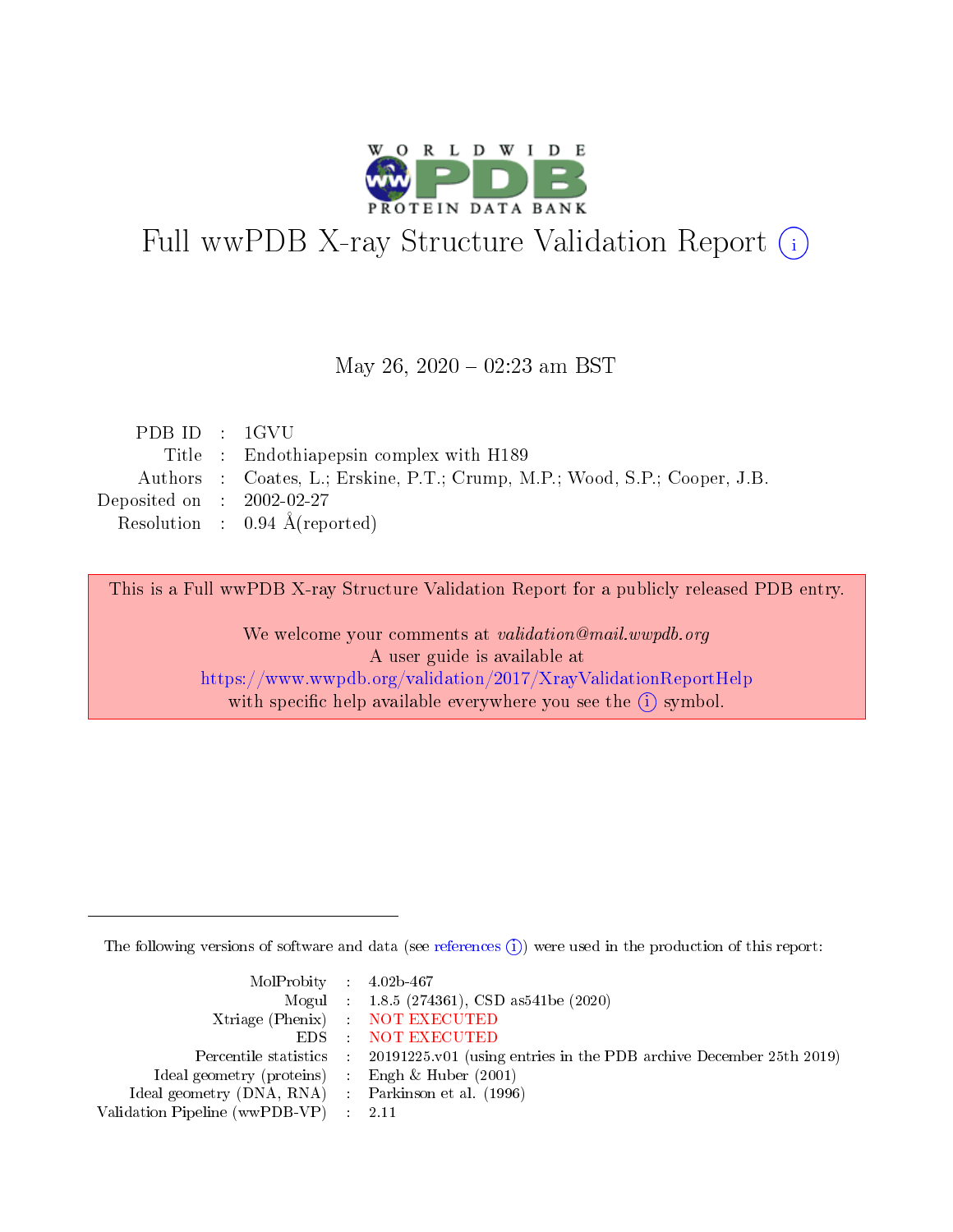# 1 [O](https://www.wwpdb.org/validation/2017/XrayValidationReportHelp#overall_quality)verall quality at a glance  $(i)$

The following experimental techniques were used to determine the structure: X-RAY DIFFRACTION

The reported resolution of this entry is 0.94 Å.

Percentile scores (ranging between 0-100) for global validation metrics of the entry are shown in the following graphic. The table shows the number of entries on which the scores are based.



| Metric                | Whole archive<br>(# $\rm{Entries}$ ) | Similar resolution<br>$(\#\text{Entries}, \text{resolution range}(\text{\AA}) )$ |
|-----------------------|--------------------------------------|----------------------------------------------------------------------------------|
| Clashscore            | 141614                               | $1065(1.04-0.84)$                                                                |
| Ramachandran outliers | 138981                               | $1270(1.06-0.82)$                                                                |
| Sidechain outliers    | 138945                               | $1272(1.06-0.82)$                                                                |

The table below summarises the geometric issues observed across the polymeric chains and their fit to the electron density. The red, orange, yellow and green segments on the lower bar indicate the fraction of residues that contain outliers for  $\geq=3$ , 2, 1 and 0 types of geometric quality criteria respectively. A grey segment represents the fraction of residues that are not modelled. The numeric value for each fraction is indicated below the corresponding segment, with a dot representing fractions  $\leq=5\%$ 

Note EDS was not executed.

| Mol | $\mid$ Chain $\mid$ Length | Quality of chain |     |     |  |
|-----|----------------------------|------------------|-----|-----|--|
|     | 390                        |                  | 93% |     |  |
|     |                            | 30%              | 30% | 40% |  |

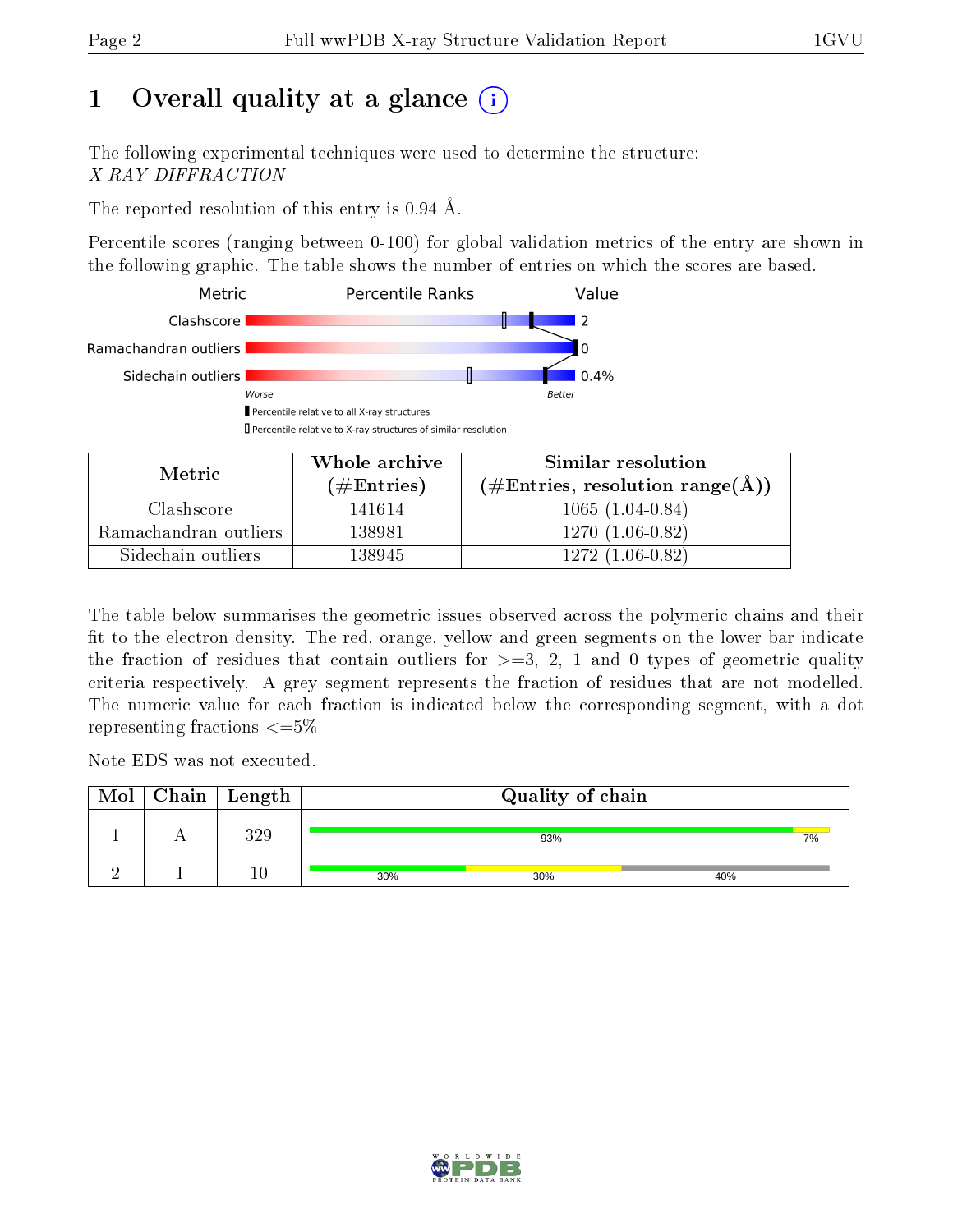# 2 Entry composition (i)

There are 4 unique types of molecules in this entry. The entry contains 2937 atoms, of which 0 are hydrogens and 0 are deuteriums.

In the tables below, the ZeroOcc column contains the number of atoms modelled with zero occupancy, the AltConf column contains the number of residues with at least one atom in alternate conformation and the Trace column contains the number of residues modelled with at most 2 atoms.

Molecule 1 is a protein called ENDOTHIAPEPSIN.

| Mol | Chain   Residues | $\rm{Atoms}$           |      |     | ZeroOcc   AltConf   Trace |  |  |  |
|-----|------------------|------------------------|------|-----|---------------------------|--|--|--|
|     | 329              | $\text{Total}$<br>2411 | 1527 | 366 | -516                      |  |  |  |

• Molecule 2 is a protein called INHIBITOR, H189.

| Mol | Chain   Residues | Atoms     |     |  | $\text{ZeroOcc} \mid \text{AltConf} \mid \text{Trace}$ |  |
|-----|------------------|-----------|-----|--|--------------------------------------------------------|--|
|     |                  | Total C N | 39. |  |                                                        |  |

• Molecule 3 is SULFATE ION (three-letter code: SO4) (formula:  $O_4S$ ).



|  | $Mol$   Chain   Residues | Atoms     | $ZeroOcc \   \$ AltConf |
|--|--------------------------|-----------|-------------------------|
|  |                          | Total O S |                         |
|  |                          | Total O S |                         |

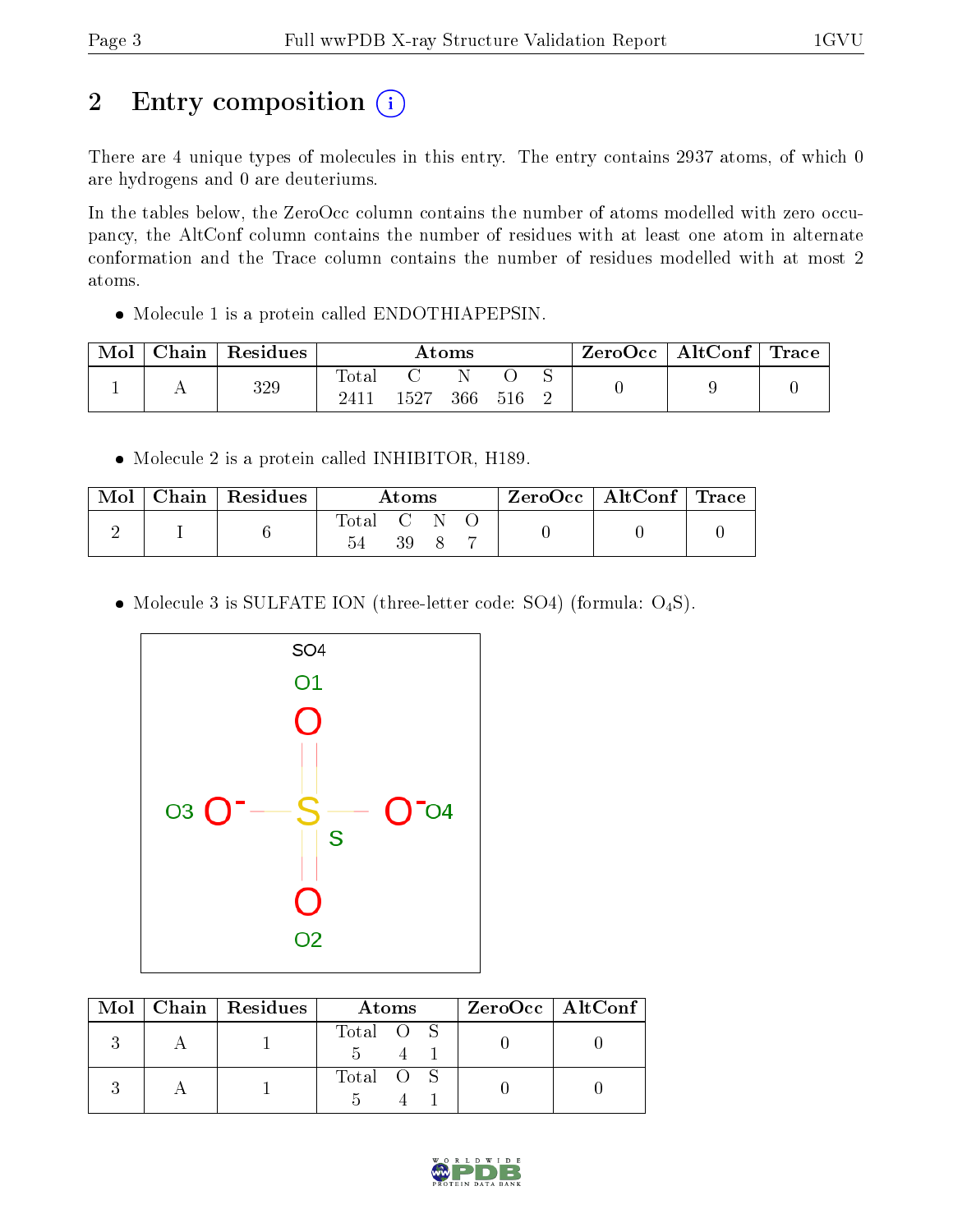$\bullet\,$  Molecule 4 is water.

|  | Mol   Chain   Residues | Atoms               | ZeroOcc   AltConf |
|--|------------------------|---------------------|-------------------|
|  | 453                    | Total<br>453<br>453 |                   |
|  |                        | Total               |                   |

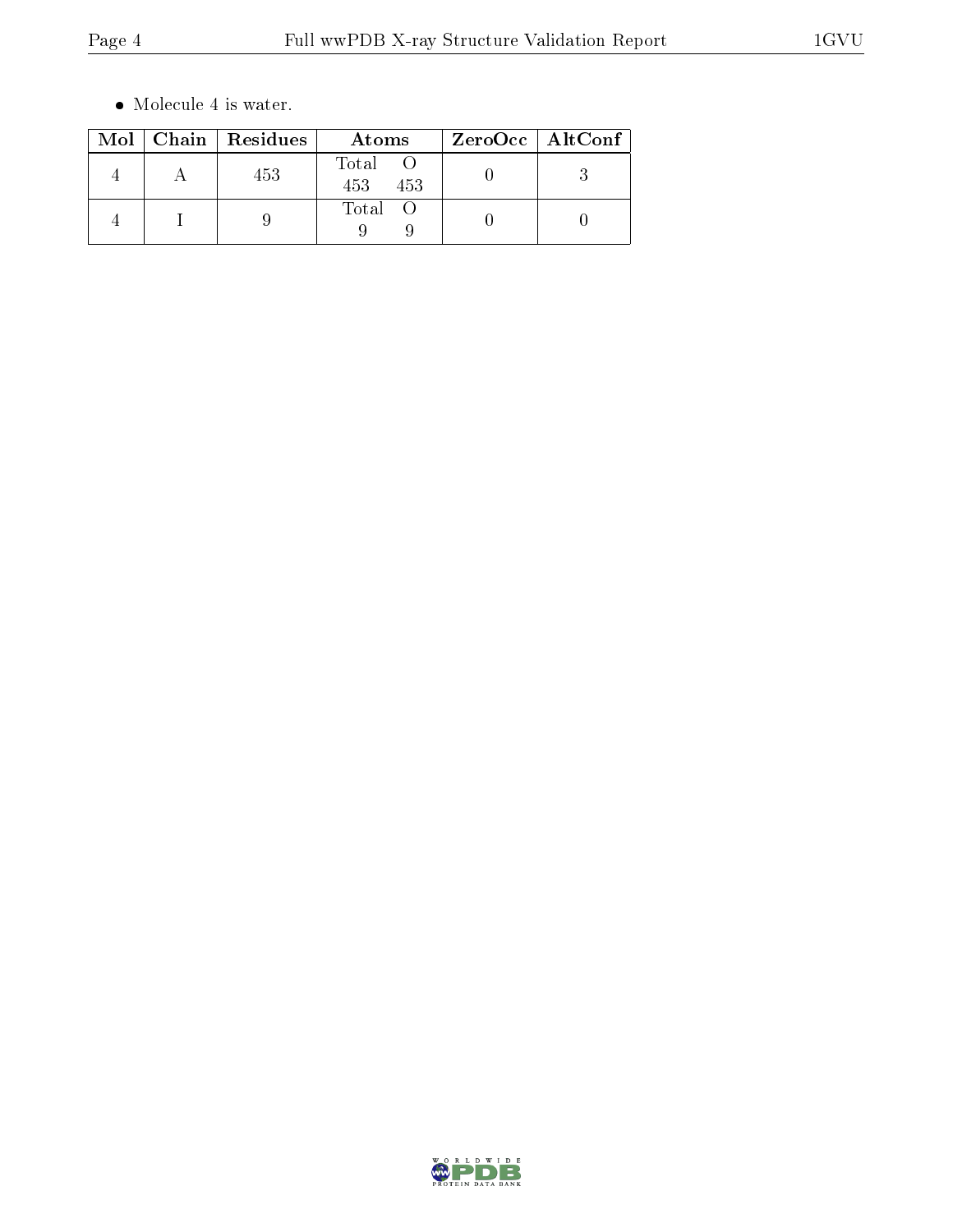# 3 Residue-property plots (i)

These plots are drawn for all protein, RNA and DNA chains in the entry. The first graphic for a chain summarises the proportions of the various outlier classes displayed in the second graphic. The second graphic shows the sequence view annotated by issues in geometry. Residues are colorcoded according to the number of geometric quality criteria for which they contain at least one outlier: green  $= 0$ , yellow  $= 1$ , orange  $= 2$  and red  $= 3$  or more. Stretches of 2 or more consecutive residues without any outlier are shown as a green connector. Residues present in the sample, but not in the model, are shown in grey.

Note EDS was not executed.

• Molecule 1: ENDOTHIAPEPSIN

| Chain A:                                                                                 |                                                                                                                       | 93%                                                                                                                                                                 | 7%                                    |
|------------------------------------------------------------------------------------------|-----------------------------------------------------------------------------------------------------------------------|---------------------------------------------------------------------------------------------------------------------------------------------------------------------|---------------------------------------|
| F34<br><b>SZM</b><br>$\overline{52}$<br><b>PSI</b><br><b>D40</b><br>D <sub>33</sub><br>ь | <b>1134</b><br>1136<br>1136<br>1136<br>$\frac{1}{1122}$<br>0104<br><b>D119</b><br>E <sub>107</sub><br>$\frac{141}{2}$ | F <sub>144</sub><br>D <sub>146</sub><br>V <sub>156</sub><br>I302<br>145<br>I <sub>300</sub><br><b>E82</b><br>$\frac{1}{277}$<br>$\overline{121}$<br>30<br>Dec.<br>ಲ | $\overline{130}$<br>N31<br>K33<br>F31 |
|                                                                                          | • Molecule 2: INHIBITOR, H189                                                                                         |                                                                                                                                                                     |                                       |
| Chain I:                                                                                 | 30%                                                                                                                   | 30%                                                                                                                                                                 | 40%                                   |
| $-40$<br>PRO<br>SXJ<br>Eщ                                                                |                                                                                                                       |                                                                                                                                                                     |                                       |

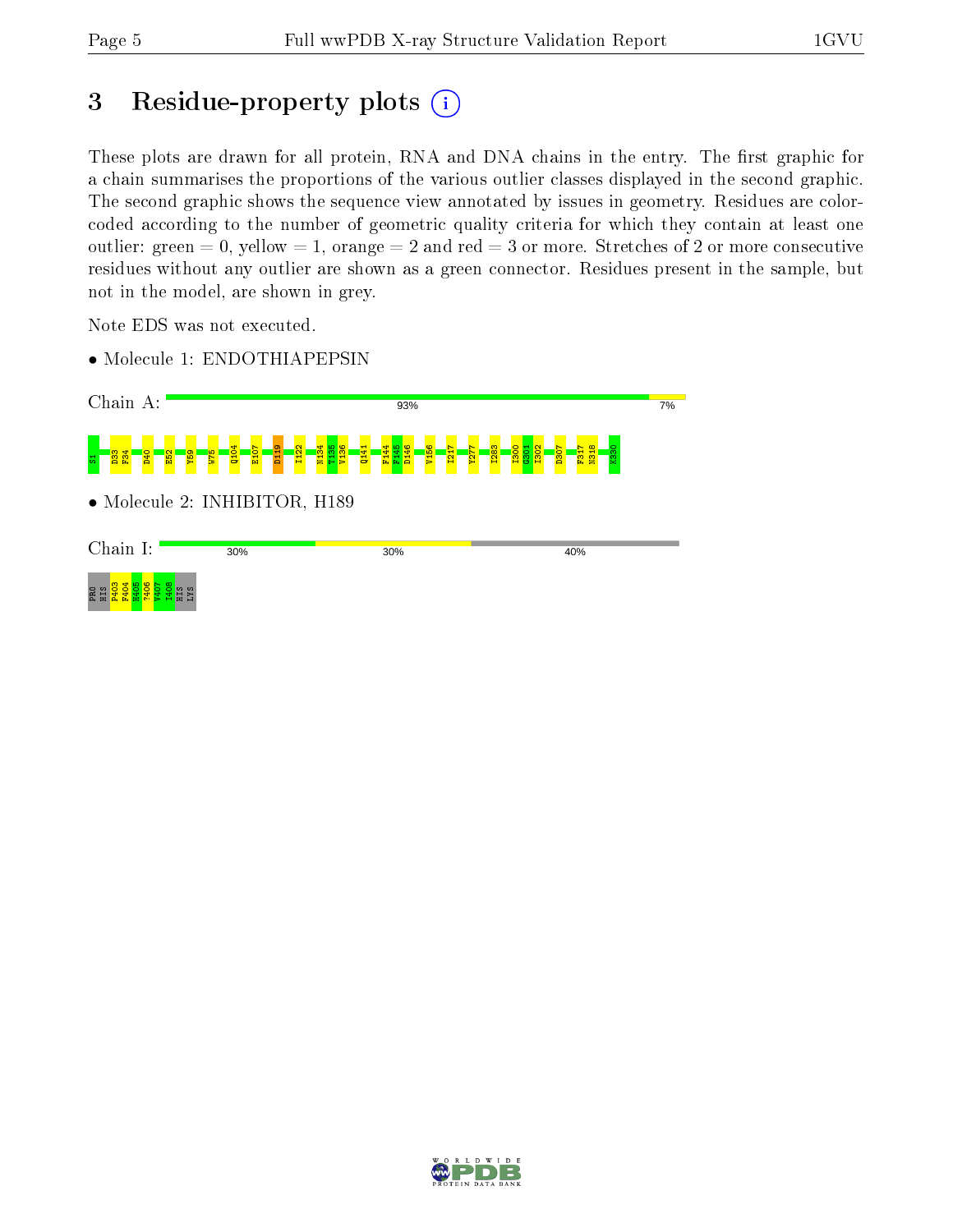# 4 Data and refinement statistics  $(i)$

Xtriage (Phenix) and EDS were not executed - this section is therefore incomplete.

| Property                               | Value                                           | Source    |
|----------------------------------------|-------------------------------------------------|-----------|
| Space group                            | P 1 21 1                                        | Depositor |
| Cell constants                         | 75.78Å<br>42.48Å<br>42.99Å                      | Depositor |
| a, b, c, $\alpha$ , $\beta$ , $\gamma$ | $90.00^\circ$<br>$95.43^\circ$<br>$90.00^\circ$ |           |
| Resolution $(A)$                       | 10.00<br>- 0.94                                 | Depositor |
| % Data completeness                    | $86.2(10.00-0.94)$                              | Depositor |
| (in resolution range)                  |                                                 |           |
| $\mathrm{R}_{merge}$                   | 0.07                                            | Depositor |
| $\mathrm{R}_{sym}$                     | (Not available)                                 | Depositor |
| Refinement program                     | SHELXL-97                                       | Depositor |
| $R, R_{free}$                          | 0.115<br>0.139                                  | Depositor |
| Estimated twinning fraction            | No twinning to report.                          | Xtriage   |
| Total number of atoms                  | 2937                                            | wwPDB-VP  |
| Average B, all atoms $(A^2)$           | 10.0                                            | wwPDB-VP  |

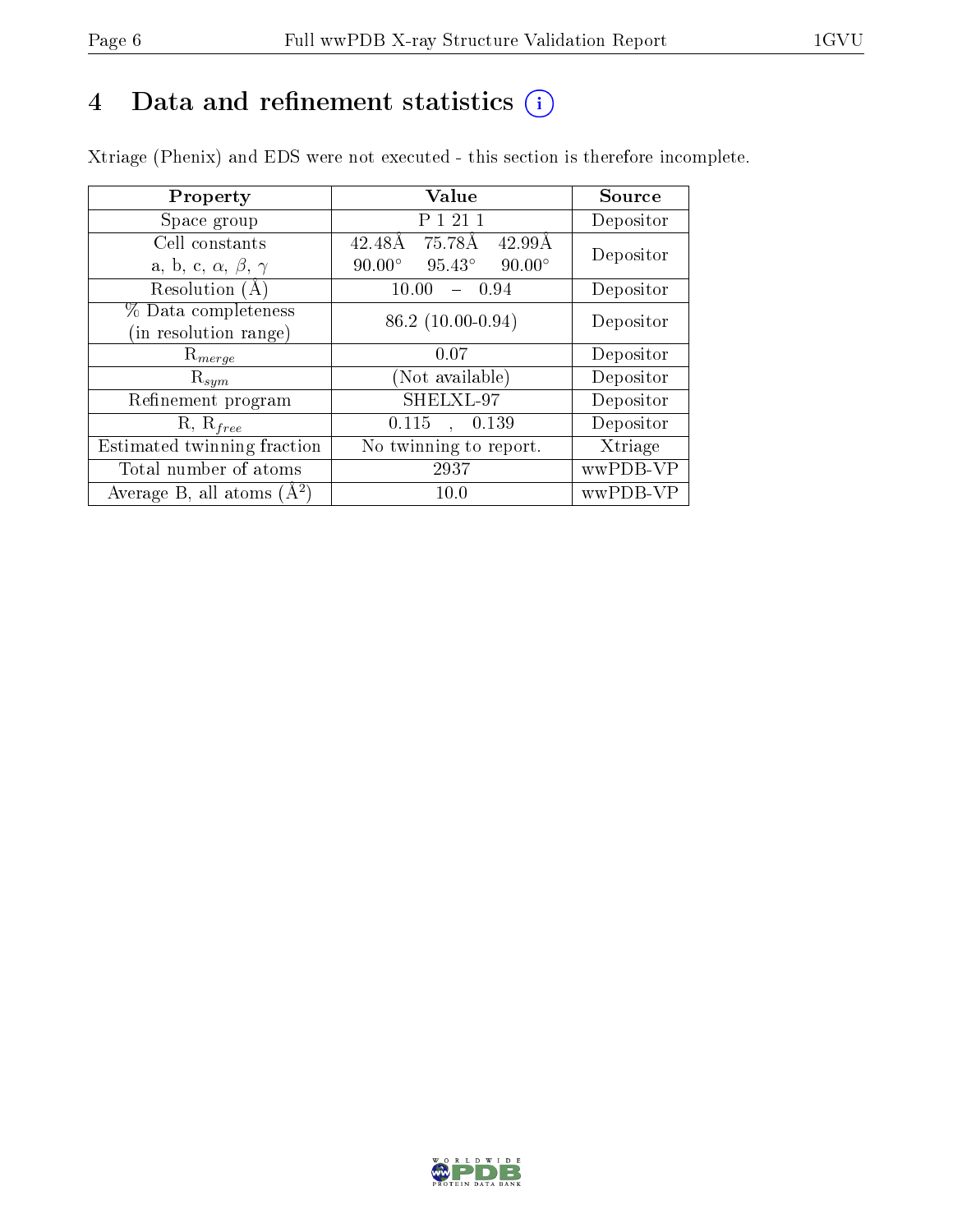# 5 Model quality  $(i)$

## 5.1 Standard geometry  $(i)$

Bond lengths and bond angles in the following residue types are not validated in this section: STA, SUI, SO4

The Z score for a bond length (or angle) is the number of standard deviations the observed value is removed from the expected value. A bond length (or angle) with  $|Z| > 5$  is considered an outlier worth inspection. RMSZ is the root-mean-square of all Z scores of the bond lengths (or angles).

| Mol<br>Chain |  |      | Bond lengths    | Bond angles |                     |  |
|--------------|--|------|-----------------|-------------|---------------------|--|
|              |  | RMSZ | $\# Z  > 5$     | RMSZ        | # $ Z  > 5$         |  |
|              |  | 1.09 | $2/2492(0.1\%)$ | 1.23        | $14/3407(0.4\%)$    |  |
|              |  | 0.77 | 0/44            | 1.45        | $1/57$ $(1.8\%)$    |  |
| AH           |  | 1.08 | $2/2536(0.1\%)$ | 1.23        | $15/3464$ $(0.4\%)$ |  |

Chiral center outliers are detected by calculating the chiral volume of a chiral center and verifying if the center is modelled as a planar moiety or with the opposite hand.A planarity outlier is detected by checking planarity of atoms in a peptide group, atoms in a mainchain group or atoms of a sidechain that are expected to be planar.

|  | $\mid$ Mol $\mid$ Chain $\mid$ #Chirality outliers $\mid$ #Planarity outliers $'$ |
|--|-----------------------------------------------------------------------------------|
|  |                                                                                   |

All (2) bond length outliers are listed below:

| $\text{Mol}$ |       |       | $\vert$ Chain $\vert$ Res $\vert$ Type $\vert$ Atoms | Z | $\Box$ Observed( $\AA$ ) $\Box$ Ideal( $\AA$ ) |  |
|--------------|-------|-------|------------------------------------------------------|---|------------------------------------------------|--|
|              |       |       | $52$   GLU   CD-OE1   -5.93                          |   |                                                |  |
|              | $52-$ | GLU 1 | $\vert$ CD-OE2 $\vert$ 5.73                          |   |                                                |  |

All (15) bond angle outliers are listed below:

| Mol           | Chain | Res    | Type | Atoms        | Z        | Observed $\binom{o}{c}$ | Ideal $(^\circ)$ |
|---------------|-------|--------|------|--------------|----------|-------------------------|------------------|
|               | A     | 119[A] | ASP  | $CB-CG-OD2$  | $-11.06$ | 108.34                  | 118.30           |
|               | A     | 119 B  | ASP  | $CB$ -CG-OD2 | $-11.06$ | 108.34                  | 118.30           |
|               | A     | 277    | TYR  | $CB-CG-CD2$  | $-8.47$  | 115.92                  | 121.00           |
| 1             | А     | 119[A] | ASP  | $CB-CG-OD1$  | 8.32     | 125.78                  | 118.30           |
|               | A     | 119 B  | ASP  | $CB-CG-OD1$  | 8.32     | 125.78                  | 118.30           |
|               | А     | 33     | ASP  | $CB-CG-OD2$  | $-7.34$  | 111.69                  | 118.30           |
| $\mathcal{D}$ |       | 404    | PHE  | $CB-CG-CD2$  | 7.11     | 125.77                  | 120.80           |
|               | А     | 33     | ASP  | $CB-CG-OD1$  | 6.59     | 124.23                  | 118.30           |
|               | А     | 34     | PHE  | $CB-CG-CD2$  | $-6.37$  | 116.34                  | 120.80           |

Continued on next page...

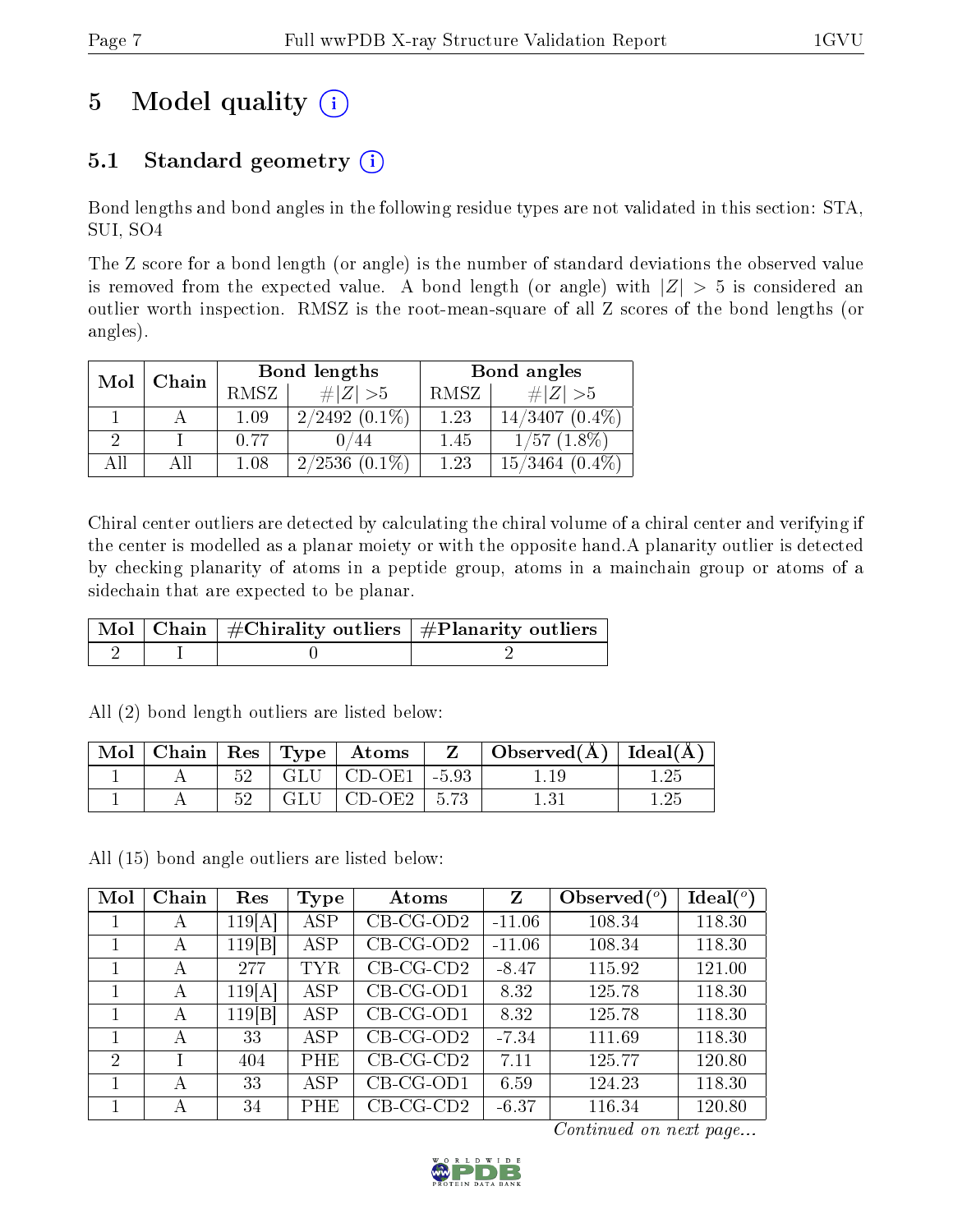| Mol | Chain | Res | Type       | Atoms                |         | Observed $(°)$ | Ideal $(°)$ |
|-----|-------|-----|------------|----------------------|---------|----------------|-------------|
|     |       | 146 | ASP        | $CB-CG-OD2$          | $-6.09$ | 112.82         | 118.30      |
|     |       | 307 | ASP        | $CB-CG-OD1$          | $-6.05$ | 112.86         | 118.30      |
|     |       | 317 | <b>PHE</b> | $CB-CG-CD2$          | $-5.58$ | 116.89         | 120.80      |
|     |       | 277 | TYR.       | $CB-CG-CD1$          | 5.46    | 124.28         | 121.00      |
|     |       | 307 | ASP        | $CB-CG-OD2$          | 5.32    | 123.08         | 118.30      |
|     |       | 59  | TYR.       | $CG$ - $CD2$ - $CE2$ | 5.24    | 125.49         | 121.30      |

Continued from previous page...

There are no chirality outliers.

All (2) planarity outliers are listed below:

| $\mid$ Mol $\mid$ Chain $\mid$ Res $\mid$ Type $^+$ |     |      | Group              |
|-----------------------------------------------------|-----|------|--------------------|
|                                                     | 406 | -STA | Mainchain, Peptide |

## 5.2 Too-close contacts  $(i)$

In the following table, the Non-H and H(model) columns list the number of non-hydrogen atoms and hydrogen atoms in the chain respectively. The H(added) column lists the number of hydrogen atoms added and optimized by MolProbity. The Clashes column lists the number of clashes within the asymmetric unit, whereas Symm-Clashes lists symmetry related clashes.

|  |      |      | Mol   Chain   Non-H   H(model)   H(added)   Clashes   Symm-Clashes |
|--|------|------|--------------------------------------------------------------------|
|  | 2411 | 2292 |                                                                    |
|  |      |      |                                                                    |
|  |      |      |                                                                    |
|  | 453  |      |                                                                    |
|  |      |      |                                                                    |
|  | 2937 | 2349 |                                                                    |

The all-atom clashscore is defined as the number of clashes found per 1000 atoms (including hydrogen atoms). The all-atom clashscore for this structure is 2.

All (10) close contacts within the same asymmetric unit are listed below, sorted by their clash magnitude.

| Atom-1              | Atom-2              | Interatomic<br>distance $(A)$ | Clash<br>overlap<br>(A) |  |
|---------------------|---------------------|-------------------------------|-------------------------|--|
| 1: A:134: ASN:ND2   | 1:A:141:GLN:H       | 2.01                          | 0.58                    |  |
| 1:A:134:ASN:ND2     | 1: A: 136: VAL:H    | 2.13                          | 0.47                    |  |
| 1: A:300: ILE: HG22 | 1: A:302: ILE: HG22 | 197                           | 0.45                    |  |
| 2:1:403:PRO:N       | 4:I:2005:HOH:O      | 2.50                          | 0.45                    |  |
| 1: A:217: ILE: HG23 | 1: A:302: ILE: HDI1 | 1.98                          |                         |  |

Continued on next page...

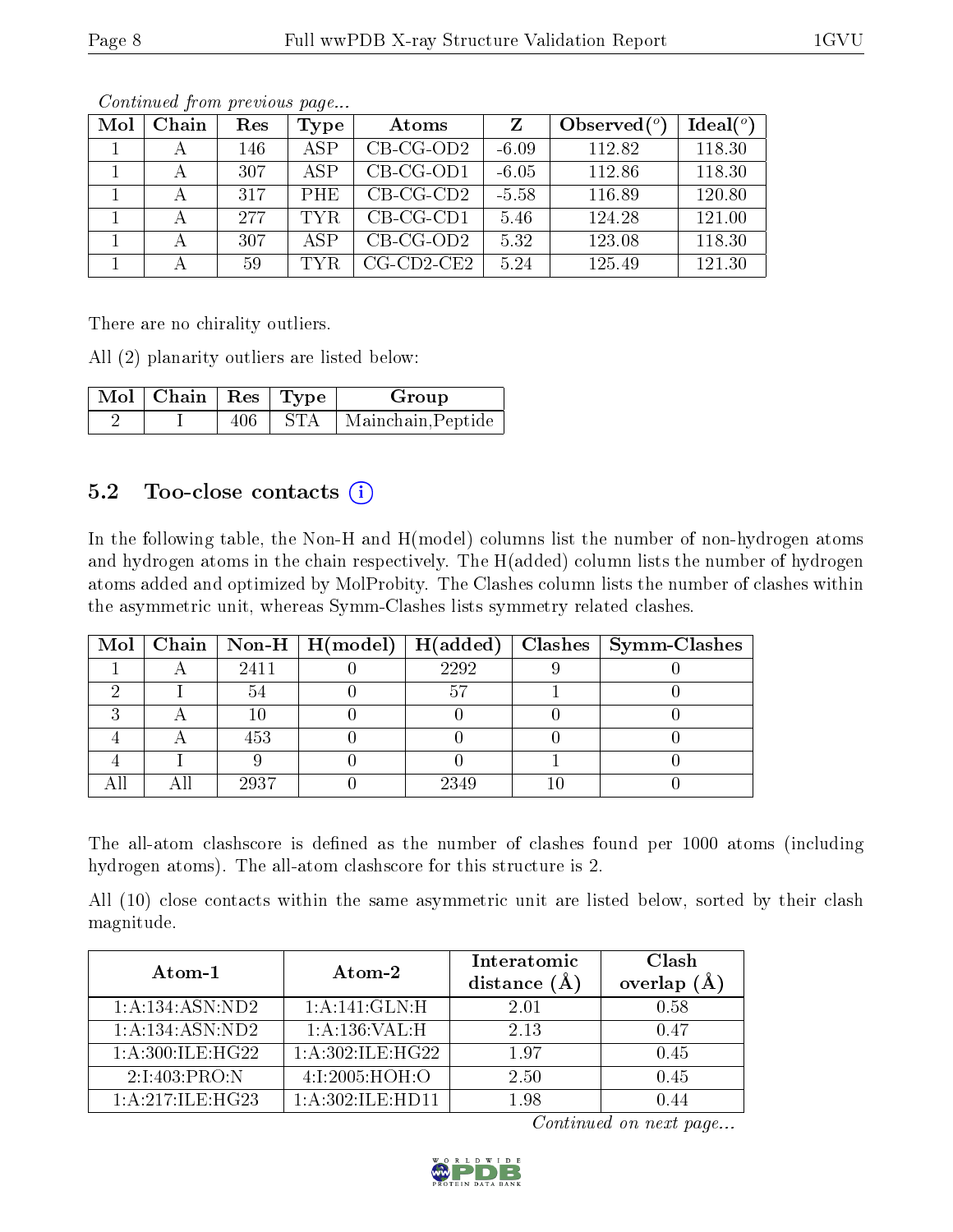| Atom-1               | Atom-2           | Interatomic<br>distance $(A)$ | Clash<br>overlap $(A)$ |
|----------------------|------------------|-------------------------------|------------------------|
| 1:A:104:GLN:NE2      | 1:A:144:PHE:HA   | 2.33                          | 0.43                   |
| 1: A:75:TRP:CE2      | 1:A:107:GLU:HB3  | 2.54                          | 0.42                   |
| 1:A:119[A]:ASP:OD2   | 1:A:122:ILE:HD12 | 2.21                          | 0.41                   |
| 1:A:283:ILE:HD13     | 1:A:283:ILE:HG21 | 1.89                          | 0.40                   |
| 1:A:156[B]:VAL:H G22 | 1: A:318: ASN:HA | 2.03                          | 0.40                   |

Continued from previous page...

There are no symmetry-related clashes.

## 5.3 Torsion angles  $(i)$

#### 5.3.1 Protein backbone  $(i)$

In the following table, the Percentiles column shows the percent Ramachandran outliers of the chain as a percentile score with respect to all X-ray entries followed by that with respect to entries of similar resolution.

The Analysed column shows the number of residues for which the backbone conformation was analysed, and the total number of residues.

| Mol | Chain | Analysed          | Favoured    | Allowed  | <b>Outliers</b> | Percentiles                     |             |
|-----|-------|-------------------|-------------|----------|-----------------|---------------------------------|-------------|
|     |       | $335/329$ (102\%) | $332(99\%)$ | $3(1\%)$ |                 | $\vert$ 100 $\vert$ 100 $\vert$ |             |
|     |       | $3/10(30\%)$      | $3(100\%)$  |          |                 |                                 | 100   100   |
| All | All   | $338/339$ (100\%) | $335(99\%)$ | $3(1\%)$ |                 | $\vert$ 100 $\vert$             | $\vert$ 100 |

There are no Ramachandran outliers to report.

#### 5.3.2 Protein sidechains  $(i)$

In the following table, the Percentiles column shows the percent sidechain outliers of the chain as a percentile score with respect to all X-ray entries followed by that with respect to entries of similar resolution.

The Analysed column shows the number of residues for which the sidechain conformation was analysed, and the total number of residues.

| Mol | Chain | Analysed          | Rotameric   Outliers |          | Percentiles  |              |  |
|-----|-------|-------------------|----------------------|----------|--------------|--------------|--|
|     |       | $271/262$ (103\%) | $270(100\%)$         | $1(0\%)$ | 91           | 68           |  |
|     |       | 5/9(56%)          | $5(100\%)$           |          | $\sqrt{100}$ | $\sqrt{100}$ |  |
| All | All   | $276/271(102\%)$  | $275(100\%)$         | $1(0\%)$ | 91           | 68           |  |

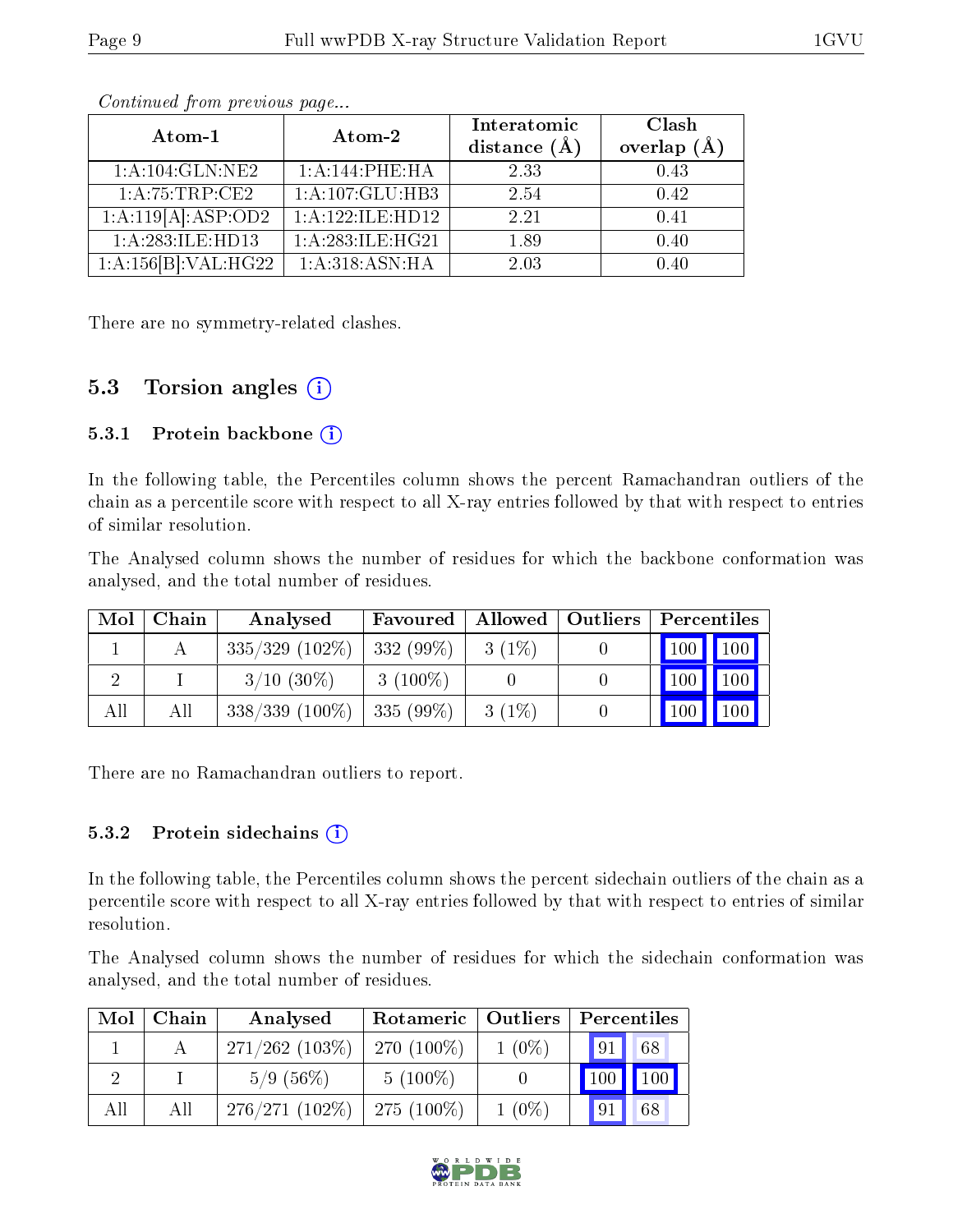All (1) residues with a non-rotameric sidechain are listed below:

| Mol | Chain   Res | рe<br>$\perp$ y |
|-----|-------------|-----------------|
|     |             |                 |

Some sidechains can be flipped to improve hydrogen bonding and reduce clashes. All (9) such sidechains are listed below:

| Mol | Chain | Res | Type       |
|-----|-------|-----|------------|
| 1   | А     | 22  | <b>GLN</b> |
| 1   | А     | 31  | <b>ASN</b> |
| 1   | А     | 104 | <b>GLN</b> |
| 1   | А     | 134 | <b>ASN</b> |
| 1   | A     | 140 | <b>GLN</b> |
| 1   | А     | 141 | <b>GLN</b> |
| 1   | А     | 147 | <b>ASN</b> |
| 1   | А     | 170 | <b>ASN</b> |
|     |       | 303 | <b>ASN</b> |

#### $5.3.3$  RNA  $(i)$

There are no RNA molecules in this entry.

#### 5.4 Non-standard residues in protein, DNA, RNA chains (i)

2 non-standard protein/DNA/RNA residues are modelled in this entry.

In the following table, the Counts columns list the number of bonds (or angles) for which Mogul statistics could be retrieved, the number of bonds (or angles) that are observed in the model and the number of bonds (or angles) that are dened in the Chemical Component Dictionary. The Link column lists molecule types, if any, to which the group is linked. The Z score for a bond length (or angle) is the number of standard deviations the observed value is removed from the expected value. A bond length (or angle) with  $|Z| > 2$  is considered an outlier worth inspection. RMSZ is the root-mean-square of all Z scores of the bond lengths (or angles).

| Mol | $\mid$ Chain $\mid$ Res $\mid$ |  | Link |  | Bond lengths |      |             | Bond angles |      |          |
|-----|--------------------------------|--|------|--|--------------|------|-------------|-------------|------|----------|
|     | Type                           |  |      |  | Counts       | RMSZ | $\# Z  > 2$ | Counts      | RMSZ | H Z      |
|     | SUI                            |  | 54   |  | 10,11,12     | 0.92 |             | 11,15,17    | 1.82 | $(36\%)$ |
|     | STA                            |  | 406  |  | 10,10,11     | 1.19 | $(10\%)$    | 9,12,14     | 1.19 |          |

In the following table, the Chirals column lists the number of chiral outliers, the number of chiral centers analysed, the number of these observed in the model and the number defined in the Chemical Component Dictionary. Similar counts are reported in the Torsion and Rings columns. '-' means no outliers of that kind were identified.

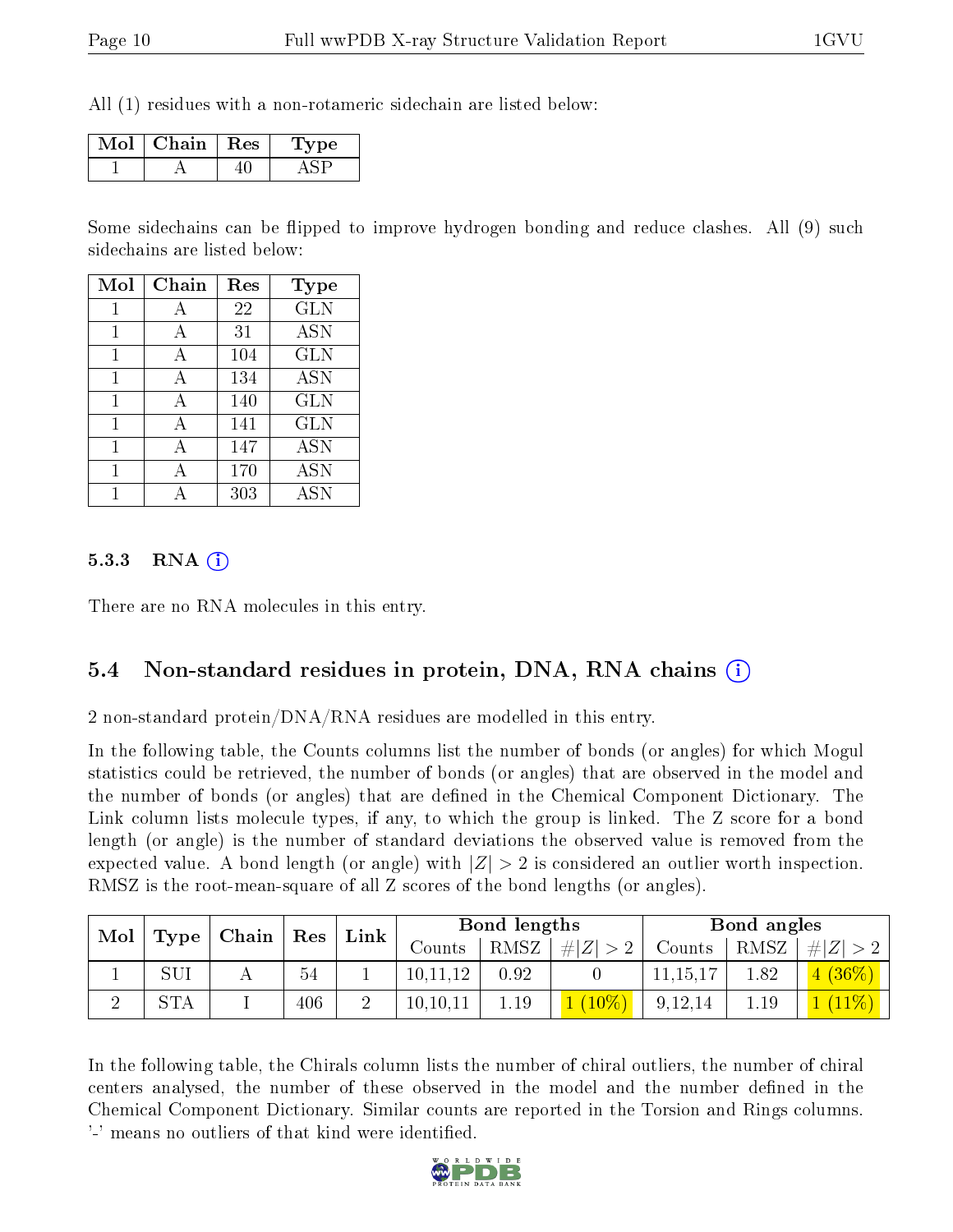| Mol |  |     | $\top$ Type   Chain   Res   Link   Chirals | <b>Torsions</b>         | Rings           |
|-----|--|-----|--------------------------------------------|-------------------------|-----------------|
|     |  |     |                                            | $0/2/19/20$   $0/1/1/1$ |                 |
|     |  | 406 |                                            | 1/11/11/12              | $\qquad \qquad$ |

All (1) bond length outliers are listed below:

|  |  |                            | $\vert$ Mol $\vert$ Chain $\vert$ Res $\vert$ Type $\vert$ Atoms $\vert$ Z $\vert$ Observed(A) $\vert$ Ideal(A) |  |
|--|--|----------------------------|-----------------------------------------------------------------------------------------------------------------|--|
|  |  | $406$   STA   OH-CH   2.89 | 1.49                                                                                                            |  |

All (5) bond angle outliers are listed below:

| Mol | Chain | Res | Type       | Atoms              |         | Observed $(°)$ | Ideal $(°)$ |
|-----|-------|-----|------------|--------------------|---------|----------------|-------------|
|     |       | 54  | SUI        | $C1-N2-CG$         | 3.23    | 114.96         | 113.04      |
|     |       | 54  | SUI        | $O-C-C2A$          | $-3.14$ | 116.91         | 126.39      |
|     |       | 406 | <b>STA</b> | CM-CH-CA           | 2.70    | 117.18         | 112.94      |
|     |       | 54  | SUI        | $CB-CG-N2$         | $-2.21$ | 106.83         | 108.13      |
|     |       | 54  | SUI        | $C2A-N2\text{ }CG$ | $-2.03$ | 121.63         | 123.46      |

There are no chirality outliers.

All (1) torsion outliers are listed below:

| $\overline{\text{Mol}}$   Chain   Res   Type |  | Atoms          |
|----------------------------------------------|--|----------------|
|                                              |  | ` ()-C-CM-CH - |

There are no ring outliers.

No monomer is involved in short contacts.

## 5.5 Carbohydrates  $(i)$

There are no carbohydrates in this entry.

## 5.6 Ligand geometry  $(i)$

2 ligands are modelled in this entry.

In the following table, the Counts columns list the number of bonds (or angles) for which Mogul statistics could be retrieved, the number of bonds (or angles) that are observed in the model and the number of bonds (or angles) that are defined in the Chemical Component Dictionary. The Link column lists molecule types, if any, to which the group is linked. The Z score for a bond length (or angle) is the number of standard deviations the observed value is removed from the expected value. A bond length (or angle) with  $|Z| > 2$  is considered an outlier worth inspection. RMSZ is the root-mean-square of all Z scores of the bond lengths (or angles).

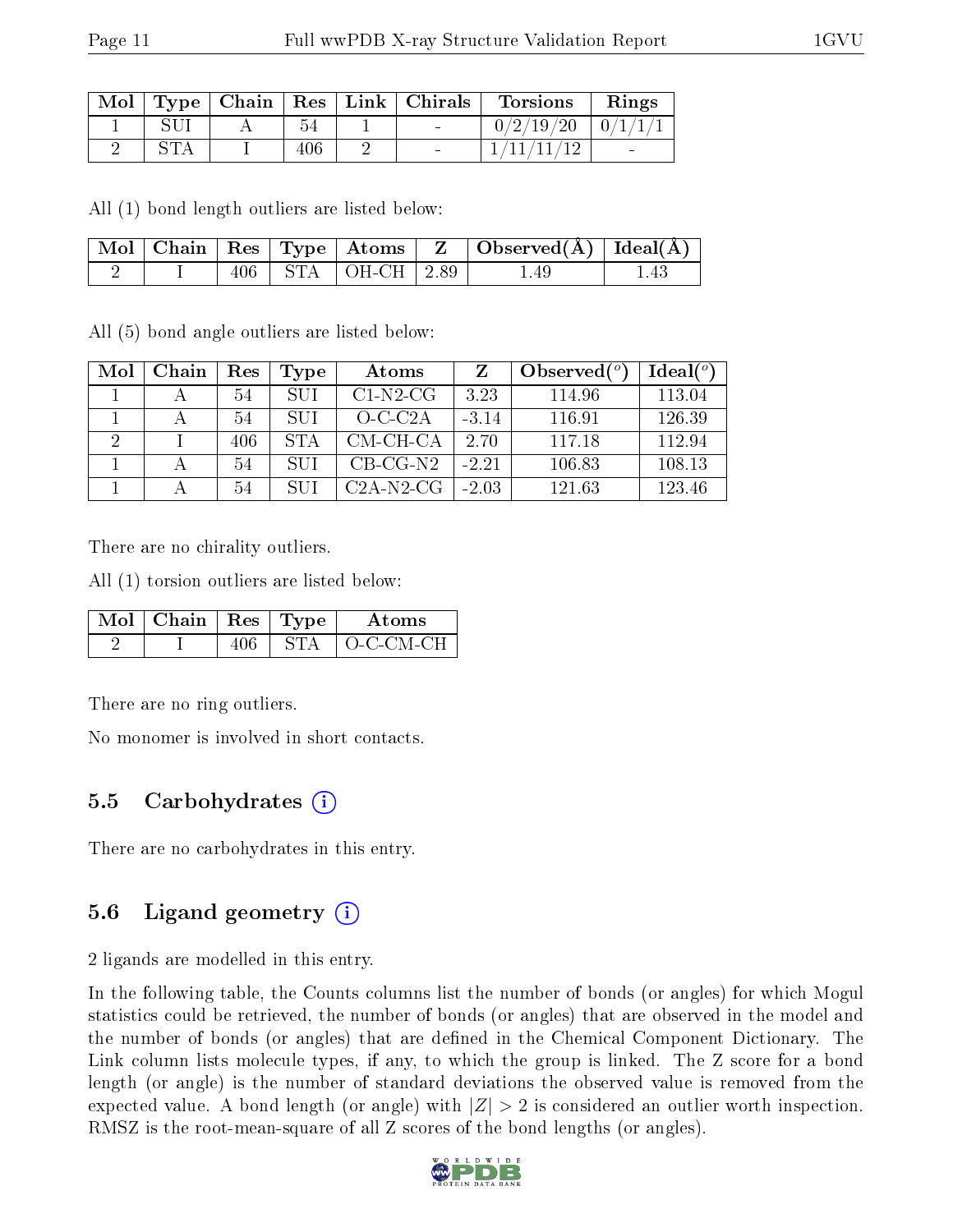| Mol |     | $\mid$ Type $\mid$ Chain $\mid$ Res |     | $Link \mid$ | Bond lengths |      |         | Bond angles |      |     |
|-----|-----|-------------------------------------|-----|-------------|--------------|------|---------|-------------|------|-----|
|     |     |                                     |     |             | Counts -     | RMSZ | $\# Z $ | Counts      | RMSZ | # Z |
| IJ  | SO4 |                                     | 501 | $\sim$      |              | 0.64 |         | 6.6.6       | 0.89 |     |
|     | SO4 |                                     | 500 | $\sim$      |              | 0.48 |         | 6.6.6       | 0.29 |     |

There are no bond length outliers.

There are no bond angle outliers.

There are no chirality outliers.

There are no torsion outliers.

There are no ring outliers.

No monomer is involved in short contacts.

## 5.7 [O](https://www.wwpdb.org/validation/2017/XrayValidationReportHelp#nonstandard_residues_and_ligands)ther polymers (i)

There are no such residues in this entry.

## 5.8 Polymer linkage issues (i)

There are no chain breaks in this entry.